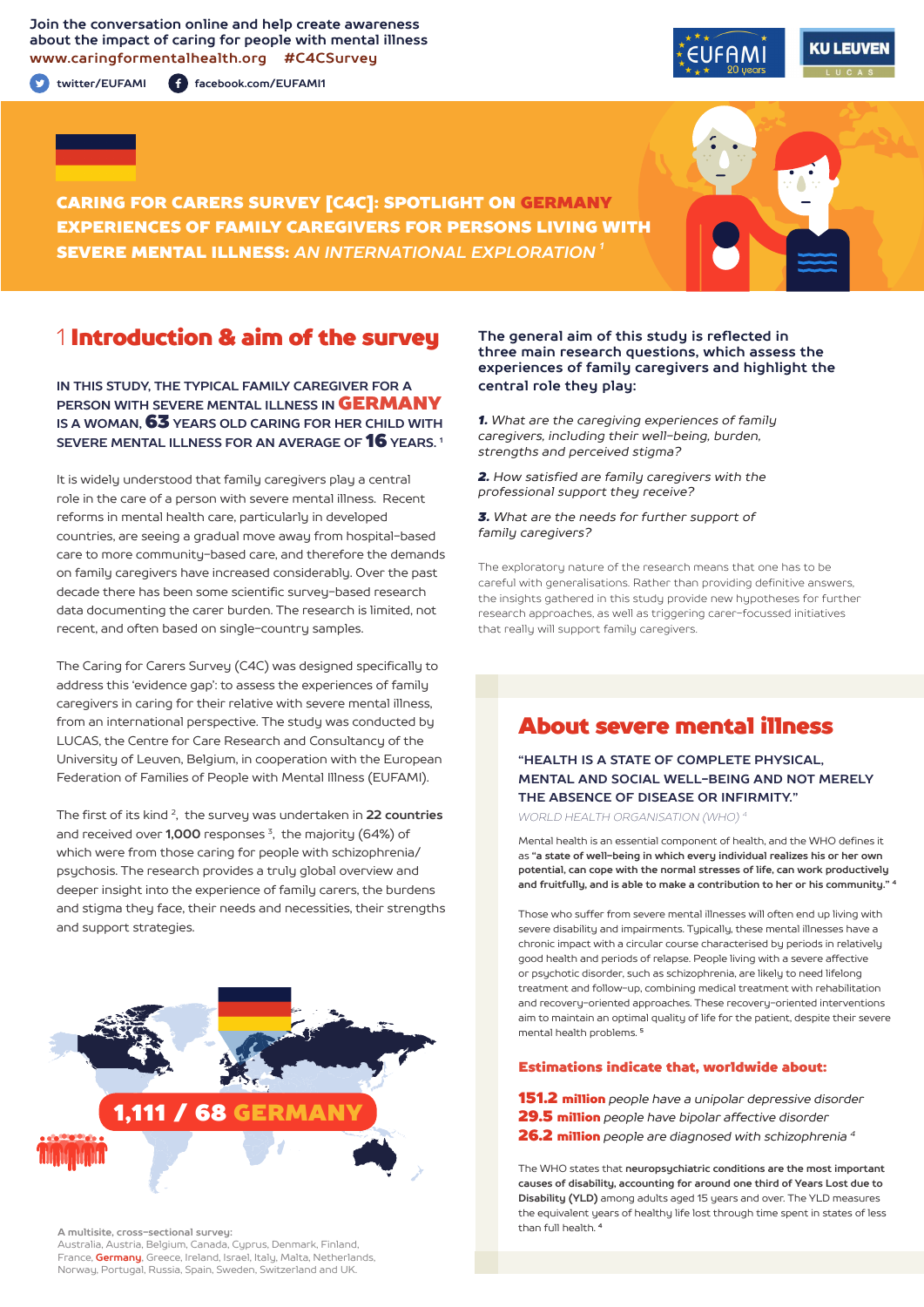# 2 The value of caregivers

"CARERS FOR PEOPLE AFFECTED BY SCHIZOPHRENIA OFTEN FEEL UNDERVALUED. DURING EARLY PSYCHOSIS, INTERVENTIONS AIMED AT THE FAMILY CAN FACILITATE PATIENT IDENTIFICATION, IMPROVE THE EMOTIONAL WELL-BEING OF FAMILY MEMBERS AND SUPPORT CARERS IN THEIR UNQUESTIONABLY IMPORTANT ROLE IN PROMOTING REMISSION AND RECOVERY." *EUFAMI 6*

Traditionally, people living with a severe mental illness require intensive treatment and, in many countries, may **reside in specialised hospitals. However, in between periods of relapse, most people with severe mental illness such as schizophrenia or depression live in the community and are cared for by their relatives.** Thus, both in practice, policy and research, there is growing attention to the needs of family caregivers.

In practice - **The majority** of family caregivers in **Germany** who took part in the survey do not live with the patient. However, the report reveals that living with the patient or not does not necessarily reduce the burden of the caregiving role.<sup>1</sup>

### **INTERNATIONALLY,** 4 OUT OF 10 **PEOPLE CARED FOR IN THIS SURVEY LIVE AT HOME WITH THEIR CARER. 1**

**FROM A GLOBAL PERSPECTIVE, MORE THAN** 3 OUT OF 4 **(76%) WERE CARING FOR THEIR SON OR DAUGHTER, 10% WERE CARING FOR A PARTNER OR SPOUSE AND 7% FOR THEIR BROTHER OR SISTER. 1**

In policu - Mental health policies, especially those in developed countries, are shifting towards more communitybased care. This policy shift is also reflected in the growing importance of patient and family support organisations, such as advocacy groups. The WHO Mental Health Atlas clarifies that family associations are present in 80% of the high-income countries and 39% of the low-income countries. In countries with family associations, 38% of these organisations frequently participate in legislation formation and implementation; about 42% are not routinely consulted and 20% of the family associations are rarely or not consulted. **<sup>4</sup>**

#### **INTERNATIONALLY, THE REPRESENTATION OF EUFAMI** AND NATIONAL AND REGIONAL FAMILY MEMBER ORGANISATIONS, **AT POLICY LEVEL, IS** IMPORTANT FOR 90% **OF FAMILY CAREGIVERS. 1**

**FROM A GLOBAL PERSPECTIVE. AROUND 9 IN** 10 FAMILY CAREGIVERS **WANT MORE OPPORTUNITIES TO MEET, AND SHARE KNOWLEDGE AND EXPERIENCES, WITH PROFESSIONAL CARERS (93%), AS WELL AS OTHER FAMILY MEMBERS AND INFORMAL CARERS (90%). 1**

In research - The role of family caregivers has long been recognised. In the early 1950s research focussed on the role of families in the relapse of schizophrenia, examining 'Expressed Emotion' as a core theme. **7** The recent societal trend for reducing in-patient beds in mental health institutions and towards the more rapid discharge of the patient from hospital into the community has re-invigorated research into the role of family caregivers, and this is very much in line with caregiving research in other patient populations.

**FROM A GLOBAL PERSPECTIVE,** TWO THIRDS **OF THE PERSONS CARED FOR BY THE FAMILY CAREGIVER HAVE SCHIZOPHRENIA OR PSYCHOTIC ILLNESS (64%). 1**

**INTERNATIONALLY, MORE THAN** 1 IN 3 **(37%) IS 'QUITE A BIT' OR 'A LOT' CONCERNED ABOUT THE PERSON THEY CARE FOR RELAPSING OR DETERIORATING. 1**

# 3 Study conclusions & German highlights

THE GREATEST NEED OF FAMILY CAREGIVERS LIES IN THE RECOGNITION THAT THEY ARE A FULL PARTNER IN CARE, AND IN THE NEED TO BE LISTENED TO AND TAKEN SERIOUSLY BY PROFESSIONAL CAREGIVERS. <sup>1</sup>

Advances in treatment, economic pressures and policy shifts in mental healthcare, have resulted in family members being increasingly expected to be present, close by and available for caregiving at all times. The findings of the C4C survey reflect this; that caring for a relative with a severe mental illness, like schizophrenia or bipolar affective disorder, involves an enormous commitment.

The high demands place a heavy burden on caregivers and this research confirms that most family caregivers of persons with severe mental illness are confronted with an accumulation of burden on several areas of their lives. Combining the emotional and relationship burden with lack of sleep, feelings of depression and anxiety or experiencing strains in the relationship with the person they care for, together with the social isolation and stigma that these family caregivers are confronted with gives an idea of the chronic stress that family caregivers are exposed to. It is vital therefore that community-based care should not become a euphemism for the single family caregiver carrying the entire burden.

Not surprisingly, 93 percent<sup>1</sup> of the family caregivers participating in the international study express the need for additional support to help with their role as a caregiver with half asking for significant levels of support. Family caregivers know what it is like to live with mental illness through their daily experiences with the patient. They especially worry about the future and what will happen with their ill relative in the long term. These worries need to be taken seriously and further support and information needs to be provided. Whilst information and advice are offered by professional caregivers